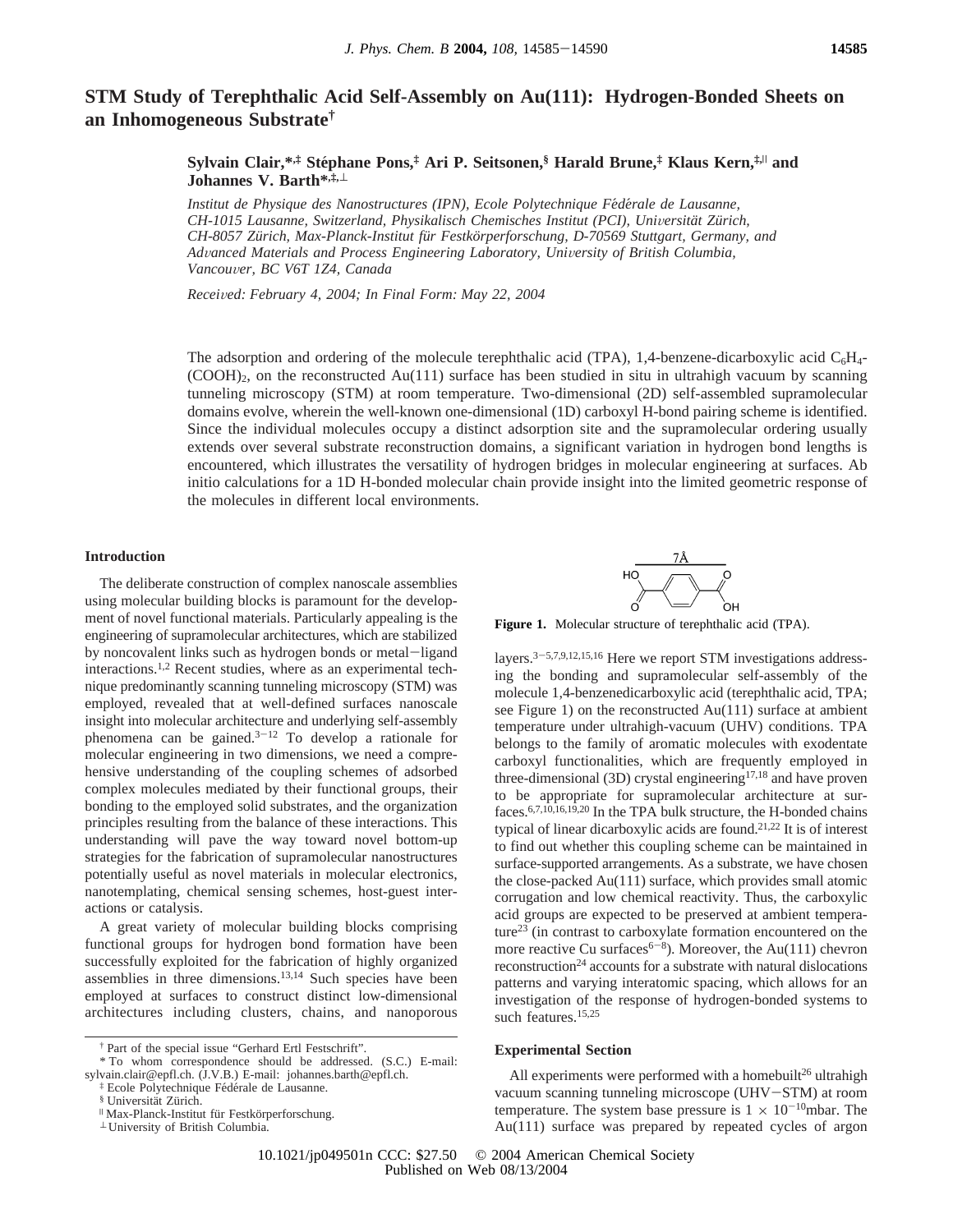

**Figure 2.** Typical organization of a hydrogen-bonded TPA layer on Au(111). The surface reconstruction is clearly visible on the entire imaged area. The inset shows a contour line along the indicated bar. The white arrow points to a site appearing as a kink (see discussion in the text). (STM image size  $58 \times 50$  nm<sup>2</sup>,  $I = 0.4$  nA,  $V = -470$  mV, TPA coverage 0.8 MJ TPA coverage 0.8 ML).

sputtering (900 V, 5  $\mu$ A/cm<sup>2</sup>) followed by annealing at 900 K. The TPA molecules (Fluka, >99%) were first outgassed in vacuum for several hours and then evaporated from a Knudsen cell at 150 °C onto the substrate kept at room temperature. This provides a deposition rate of about one monolayer (ML) per minute (one monolayer corresponds to a complete layer of the dense molecular phase). The STM head is of the Besocke type and runs with a commercial control electronics (RHK  $-$ SPM100). The STM tip is made out of an etched W wire  $(\emptyset)$ 0.7 mm) and was Ar-bombarded in UHV. All data were acquired at room temperature in constant current mode, with typical tunneling resistances in the range of  $10-1000$  MΩ. In the figure captions *V* refers to the bias applied to the sample.

## **Results and Discussion**

Samples with a coverage of one monolayer or less were prepared. At small concentrations, it is difficult to determine the exact coverage by STM at room temperature because the molecules are very mobile on the gold surface and form a twodimensional molecular gas-phase where the molecules cannot be imaged individually. Upon increasing the density beyond about 0.5 ML the molecules condense into large compact well ordered domains. However these domains can be easily perturbed by lowering the tunnel resistance (approximately under 10 MΩ). Figure 2 shows the typical organization of the molecular layer. The chevron reconstruction of the Au(111) surface $24$  is clearly visible in the upper part, where very mobile molecules are present, as well as underneath the TPA layer. The maintenance of the reconstruction indicates a weak coupling of the molecules to the substrate. The layer imaging height is  $0.8 \pm 0.1$  Å above the surface covered by the 2D-gas phase, the intralayer molecular corrugation is  $0.4 \pm 0.1$  Å. At the domain edge typically a gap of  $0.2 \pm 0.1$  Å in depth occurs. The domain looks blurred on some parts of its border due to molecules that moved during the scan. We cannot discern whether this motion is diffusion along the boundary or an exchange with the 2D-gas phase by evaporation and recondensation. Kinks such as the one indicated by the white arrow in Figure 2 are rare, and domains are usually terminated by a complete row of molecules. We believe that this feature is not a real kink, rather presumably a complete row having evaporated

into the 2D-gas phase when the tip was at this position. The domain edge here, along the [431] direction, is much better defined than that in the lower right-hand part of the island, where the border appears frizzled. The higher stability of the [431] edge direction reflects the anisotropic longitudinal/lateral intermolecular interactions. The individual TPA's are imaged as flat rodlike protrusions (about 7  $\AA \times 5 \AA$ ) with dimensions fitting well with the size of a flat lying molecule. The observation of a preferred direction both on an individual molecular basis and arising from the domain stability determines the orientation of the molecules relative to each other (see inset Figure 3a), which is governed by the carboxylic acid dimerization via hydrogen bonding, as expected from the shape and functionality of the molecule (Figure 1). The formation of 2D molecular sheets furthermore suggests a lateral coupling between the 1D TPA chains, which is presumably mediated by weak hydrogen bonds or electrostatic interactions. The observed structure is similar to the one of TPA bulk and in agreement with investigations of related systems.<sup>7,12,16,20</sup> Apart from the reconstruction pattern of the underlying gold substrate, no longrange corrugation (indicative of a Moiré or a dislocation pattern) of the TPA sheets could be seen. Therefore, we deduce that the molecular layer is commensurate with the substrate and that the individual TPA's reside at a distinct adsorption site. The actual adsorption site could not be identified on the basis of the present experiments.

The TPA molecules arrange in a quasi-hexagonal lattice with different orientations relative to the substrate. Figure 3a shows four coexisting rotational domains. The rectangular shape delimiting a region covered by the 2D-gas phase is at first glance unexpected on a surface with hexagonal symmetry but can be easily explained by the molecular superstructure. We observed in total six equivalent orientational domains. Figure 3b shows the proposed model for the unit cell. For simplicity, we first consider the Au(111) surface plane as perfectly hexagonal (as the surface is reconstructed this is not exactly true; this point will be discussed below). Since the molecular lattice is not hexagonal, three rotational domains exist reflecting the substrate symmetry. In addition, within each rotational domain two chiral arrangements related by a mirror symmetry exist. The molecule itself is not chiral, neither in the gas phase nor in the adsorbed geometry. The specific adsorption site within the molecular lattice is neither chiral. The chiral symmetry break is induced exclusively from the oblique shape of the unit cell of the supramolecular 2D assembly representing an enantiomorphous entity.

The Fourier transforms of several images provide mean values for the unit cell parameter which are  $8.3 \pm 0.3$  Å (along [011]) and 10.0  $\pm$  0.3 Å with an angle of 45°  $\pm$  3°. The quasi right angle between the domains seen in Figure 3a thus results from two adjacent mirror domains leading to an overall rotation of the molecular chains by  $2 \times 45^{\circ}$ . We propose the following matrixes to describe the commensurate superstructure:

$$
\begin{pmatrix} 3 & 0 \\ 1 & 3 \end{pmatrix}
$$

and its mirror symmetry

$$
\begin{pmatrix} 3 & -3 \\ -2 & -1 \end{pmatrix}
$$

Note that this superstructure is referred to an ideal (111) plane; the exact superstructure matrix should also include the (22  $\times$  $\sqrt{3}$ ) gold reconstruction.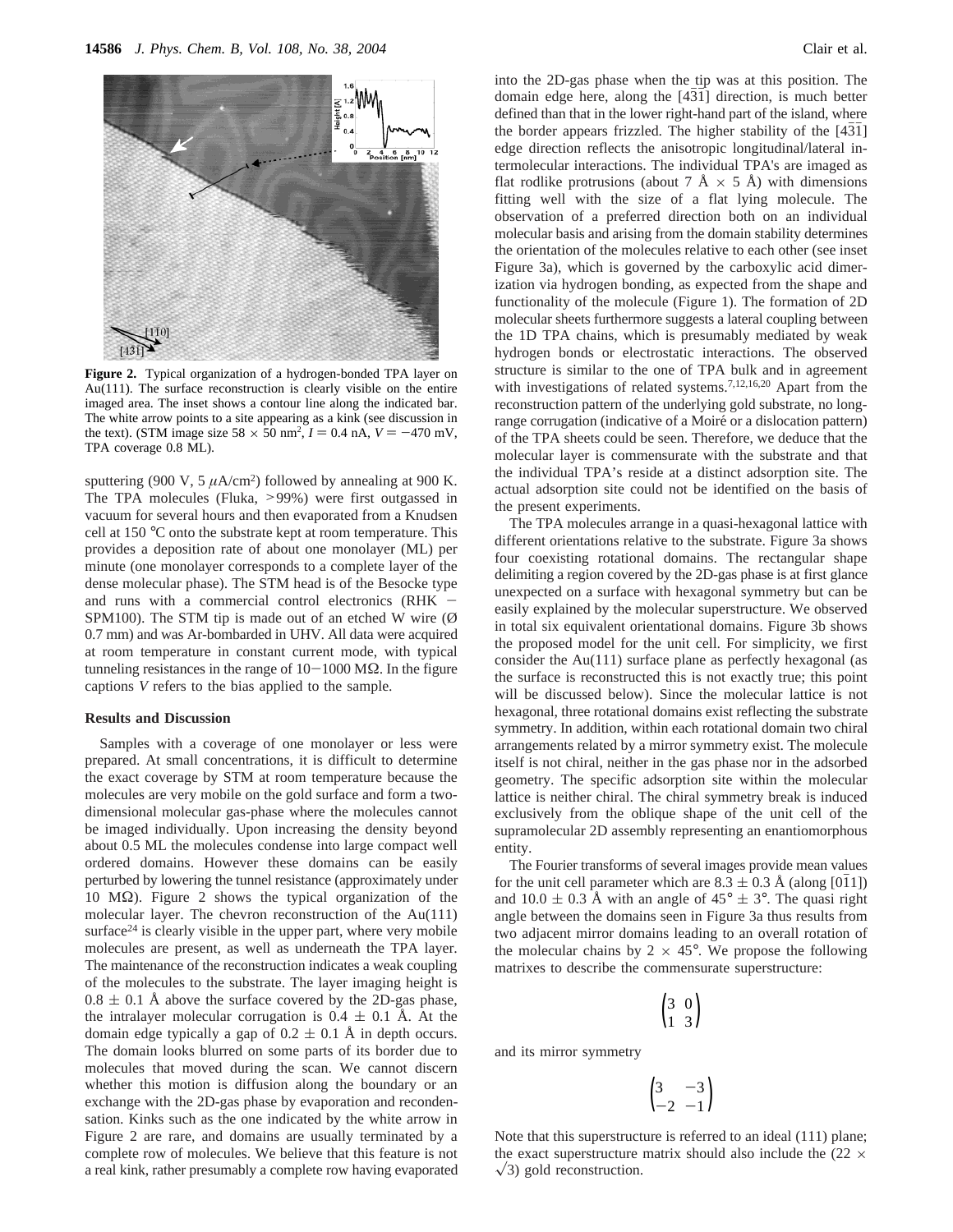

Figure 3. (a) Coexistence of different TPA rotational domains on Au-(111). Four orientations are present: A, C, and D are rotated by 120° relative to each other; B represents the mirror symmetric arrangement of D with respect to  $[110]$ . B is similarly the chiral counterpart to the domain in Figure 2 (STM image size  $28 \times 28$  nm<sup>2</sup>,  $I = 0.5$  nA,  $V =$  $-20$  mV). The oval shape of the molecules and the anisotropy of the domain boundaries determine the molecular orientation (inset). (b) Model for the molecular superstructure;  $\bf{a}$  (along the [011] direction) and **b** (along the [341] direction) are the lattice vectors, **a**<sup> $\prime$ </sup> and **b**<sup> $\prime$ </sup> are the base vectors for the lattice of opposite chirality (mirror symmetry of **a** and **b** with respect to [110]). The hydrogen bonds are indicated by dashed lines. For simplicity the Au(111) substrate is modeled here as perfectly hexagonal. The molecule adsorption site is arbitrary.

The actually reconstructed Au(111) surface is not perfectly hexagonal, rather it is locally contracted in a  $\langle 110 \rangle$  direction.<sup>24</sup> The contraction direction does not extend over long distances, and a mesoscopic chevron arrangement with an alternating sequence of two rotational domains occurs at large terraces.24,27,28 As the intermolecular distance is much smaller than the extension of these domains the molecular superstructure should be influenced by the distorted surface (analogous to simple superlattices on reconstructed Au(111), see ref 29).



uniaxial surface contraction

**Figure 4.** The effect of the Au(111) substrate reconstruction on the molecular lattice, and the dependence on the contraction direction. In gray is shown the molecular cell corresponding to a perfectly hexagonal substrate, in black the molecular cell uniaxially contracted along the direction indicated by the double arrow. The type numbers refer to Table 1.

**TABLE 1: Dimensions of the Molecular Unit Cell which Depend on Its Orientation Relative to the Substrate Reconstruction***<sup>a</sup>*

| type       | reconstr. | a[A]          | $b$ [Å]        |                | $H$ -bond $[\AA]$ |
|------------|-----------|---------------|----------------|----------------|-------------------|
|            | [110]     | $8.5 \pm 0.1$ | $9.9 \pm 0.3$  | $46.5^\circ$   | $2.9 \pm 0.3$     |
|            | [101]     | $8.5 \pm 0.1$ | $10.3 \pm 0.1$ | $44.4^\circ$   | $3.3 \pm 0.1$     |
| 3          | [011]     | $8.2 \pm 0.3$ | $10.1 \pm 0.2$ | $47.3^{\circ}$ | $3.1 \pm 0.2$     |
| bulk       |           |               |                |                | $2.6^{21}$        |
| <b>TPA</b> |           |               |                |                | $2.7^{22}$        |

*<sup>a</sup>* As a consequence variations of the respective model-derived H-bond distances are encountered; the error margin comes from the local modulation of the contracted interatomic distance around its mean value.  $a$  is parallel to the  $[011]$  direction (see Figures 3 and 6). The reconstruction indicates the contraction direction. For comparison, values from bulk crystal are indicated.

The reconstruction corrugation typically amounts up to 0.2 Å over a distance of  $44/2$  Å, which gives an out-of-plane correction of about 0.5°. The *fcc* to *hcp* site modulation produces a curvature in the lateral atomic alignment of the order of 0.8 Å over a distance of  $^{63/2}$  Å, which gives an in-plane correction of about 1.5°. These two effects give a correction for the intermolecular distance of the order of  $a(1 - \cos \alpha) \approx 0.5$  pm and are neglected.

Therefore, we model the reconstructed surface as a uniaxially and homogeneously contracted hexagonal plane. In the contraction direction, we take a constant interatomic distance of 2.75 Å (the bulk interatomic distance is 2.88 Å). Note that in reality this distance oscillates around this value with an amplitude of  $\pm 0.1$  Å over the period of the reconstruction (23 surface atomic spacings). In the two other close-packed directions, the interatomic distance is assumed to be 2.85 Å.

The distortion of the reconstructed surface is transmitted into the molecular lattice, as shown schematically in Figure 4. Depending on its orientation relative to the surface contraction direction, we find three different unit cells, labeled type 1, 2, and 3, whose parameters are indicated in Table 1. Although these differences are close to the experimental error, we could find direct evidence. Figure 5 shows a single molecular domain extending over two gold reconstruction domains. The upper region of the domain is of type 1 while the lower region is of type 2. As shown in the Fourier transform of the two regions, the respective lattice parameters have distinct differences. To explain these differences in more details, the molecular domain are modeled in Figure 6. The contraction direction, varying from [110] to [101] influences directly the intermolecular distances (and the hydrogen bond lengths) and induces also small differences in the lattice orientation.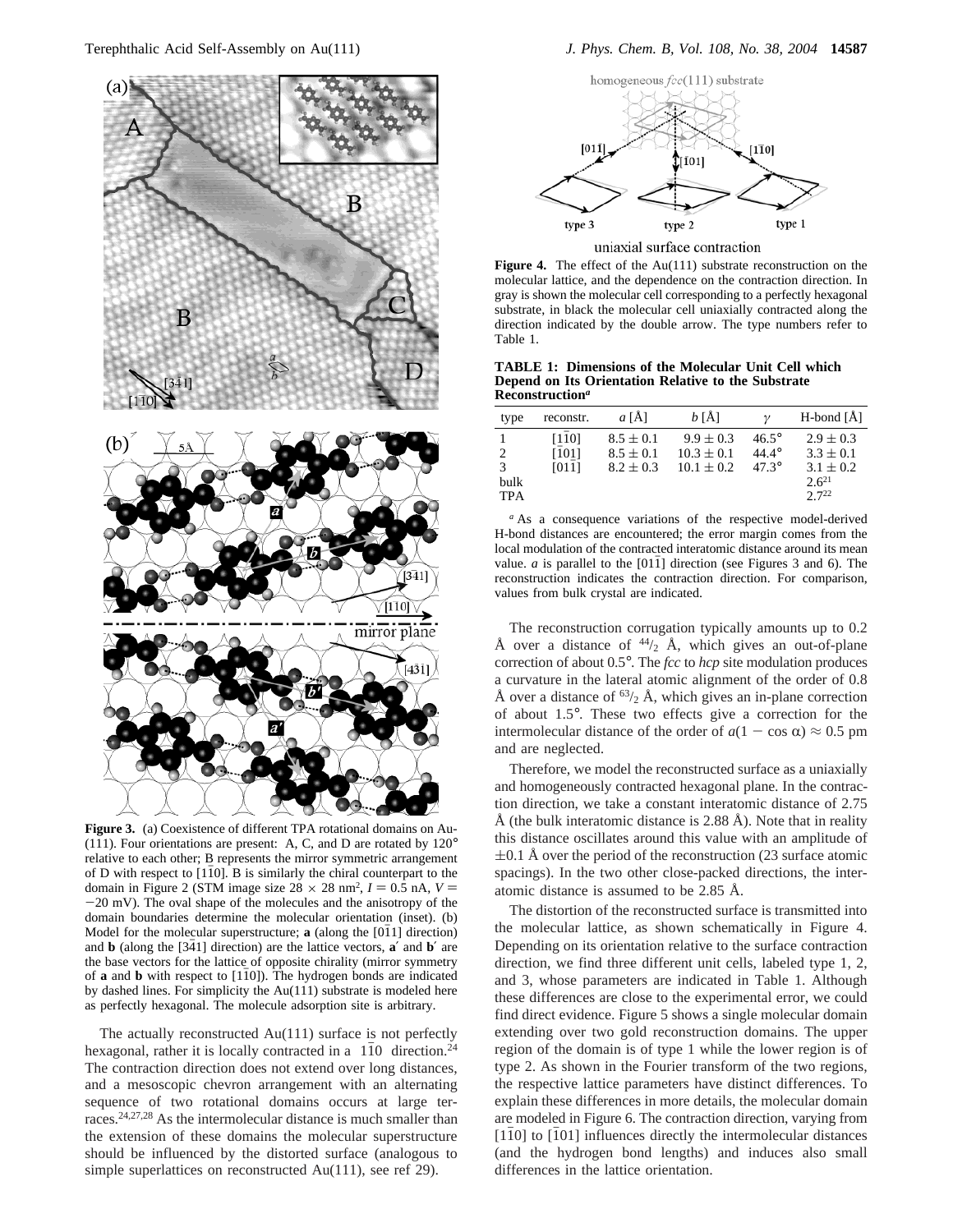

**Figure 5.** Lower part: STM image of a single molecular domain extending over two substrate reconstruction domains (image size 35  $\times$  22 nm<sup>2</sup>,  $I = 0.4$  nA,  $V = -400$  mV). Upper part: Fourier transform of the two regions marked 1 and 2, corresponding to the two orientations of the reconstruction detailed in Table 1 and modeled in Figure 6. While the intermolecular coupling scheme is maintained in the entire molecular layer, it adapts locally to the reconstructed gold lattice so that slightly different unit cell parameters are found in the two regions. Note that the Fourier image refers to the center of the spots which are in reality smeared because, apart from the experimental error, the local variations of the contracted interatomic distance around its mean value induces local variations of the intermolecular distances up to a few %.

We never obtained sufficiently high resolution in the STM images to resolve the individual functional groups of the molecule. This is generally the case in UHV studies, in agreement with the current theoretical understanding in STM imaging of organic molecules.<sup>30</sup> The situation is different for images acquired in solution as in ref 20 where various and not well understood effects may interfere. The resolution obtained in this case is still subjected to discussion.<sup>31</sup> Nevertheless, it is possible for our system to characterize the hydrogen bond lengths between the molecules by analyzing the modeled superstructure. The three unit cells of Table 1 give three different values for the distance between the oxygen atoms in the hydrogen bond. These are respectively 2.9, 3.3, and 3.1 Å. Although the contraction of the reconstructed substrate amounts locally to 4-6%, the differences in the hydrogen bond reaches up to 20% since a molecule extends over several gold atomic distances. These values (and similarly the lattice parameters *a* and *b*) are subject to further variations (up to about  $\pm$  0.3 Å) due to the periodic oscillations of the contracted interatomic distance around its mean value. The experimental verification of these substantial variations is hard to achieve on the molecular scale as they occur locally (changing from one molecule to its neighbor) and hardly can be measured. Only the mean global variations from one domain to the other can be clearly determined (Figure 5), as in this case it is possible to average the distances over several molecular strides and hence reduce the error.



**Figure 6.** Model showing the effect of the uniaxial contraction of the  $(22 \times \sqrt{3})$  reconstruction on the molecular superlattice. Note the differences in the H-bond lengths and in the molecule orientation. Domain types (1) and (2) correspond to those in Table 1 and in the STM image of Figure 5. The substrate atomic distances are greatly exaggerated to emphasize the differences in the molecular lattice. The contraction direction is indicated by a double arrow  $(110)$  in domain  $(1)$ ,  $[101]$  in domain  $(2)$ ). The complex structure of the substrate domain boundary is not represented.

The presented values are calculated on the basis of the projected molecular length of 7.02  $\AA$  (distance between the two extreme oxygen atoms, cf. Figure 1) in the bulk phase.<sup>22</sup> For an adsorbed geometry, the molecule is probably slightly distorted and the covalent bonds elongated.<sup>32,33</sup> As a comparison, the stretching is ∼0.2 Å for PEBA on Ag(111), a 13 Å long organic molecule containing two aromatic rings.<sup>34</sup> Furthermore, the relaxation and therefore the equilibrium shape of the molecules within the superlattice may differ when the intermolecular distances are changed. Both effects can lead to modulations of the hydrogen bond length and induce a correction, which is however expected to be small.

To examine the molecular distortions in more detail, we performed DFT calculations on a free one-dimensional molecular chain. The system is taken as a free chain because the interaction of benzene-derived (*π*-bonded) molecules with noble metal surfaces is weak and poorly described by the present exchange correlation functionals in the Kohn-Sham method.<sup>35</sup> Also since the adsorption on Au(111) proved to be especially weak, the effect of the substrate on the molecules is small. We performed the DFT calculations within a plane wave basis set up to the cutoff energy of 29Ry, and held the TPA molecule in a super-cell geometry.<sup>36</sup> The Perdew-Burke-Ernzerhof exchange correlation functional, $37$  relying on a generalized gradient approximation (GGA), was employed in the Kohn-Sham equations. The lattice constant along the molecular axis and thereby the distance between the neighboring molecules was varied, and the cell dimensions perpendicular to this axis were kept at 10 Å due to the weak interaction. Two *k* points were used along the reciprocal lattice vector corresponding to the molecular axis, and convergence was tested by doubling the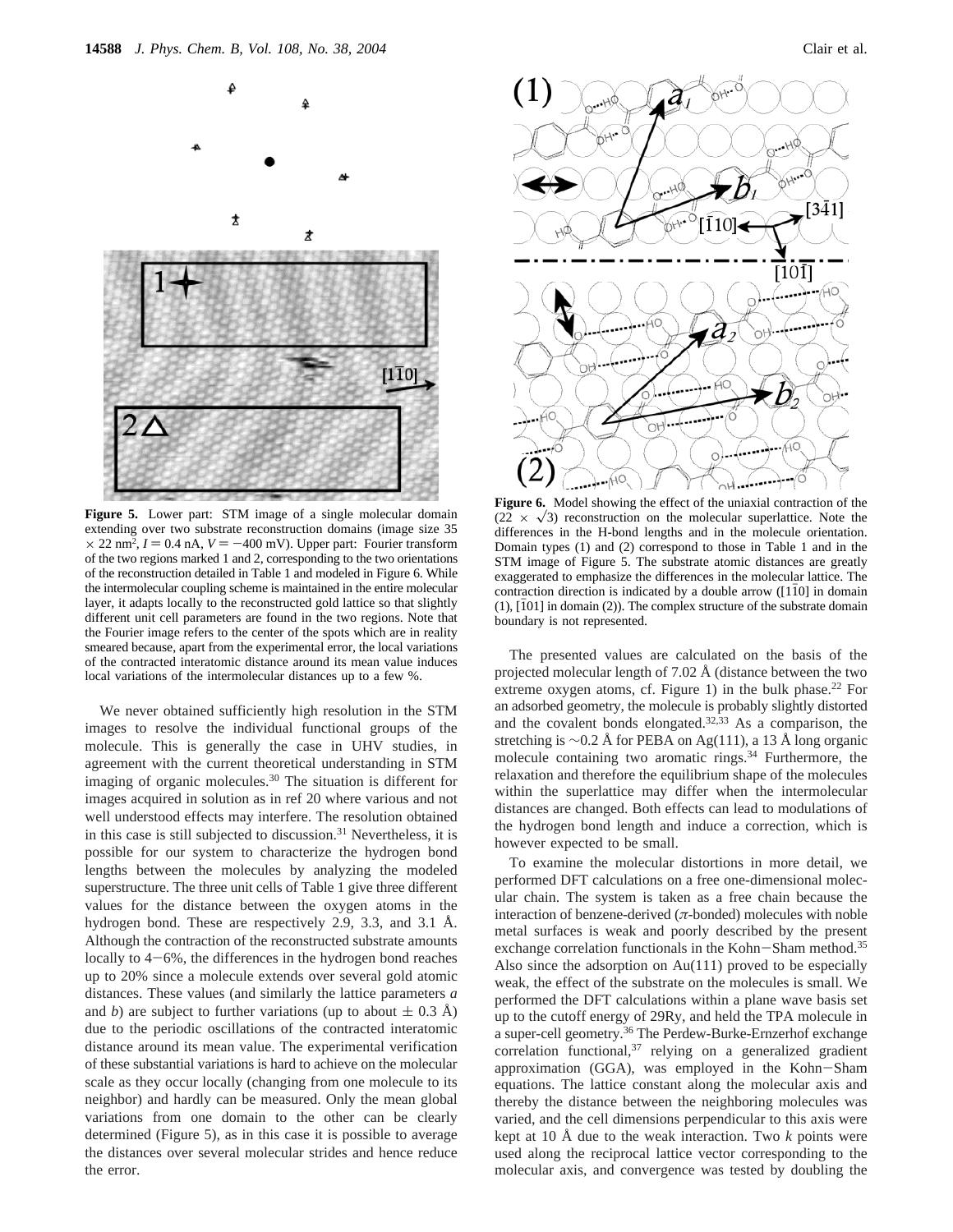

**Figure 7.** DFT calculations on free 1D molecular chains illustrating the variations in the intermolecular binding energy (upper part) and in the molecular length (lower part) when varying the intermolecular distance. The dashed lines delimitate the lattice parameter range found in Table 1. The results indicate minor variations in the molecular lengths. The variations in the binding energy (calculated per molecule) is only indicative, as the interaction with the substrate is not included in the calculations.

number of *k* points at small lattice constants, where the interaction and thus dispersion is at its largest; this led to practically identical results with the smaller *k* point set, demonstrating an excellent convergence in the Brillouin zone summation.

The DFT results are shown in Figure 7. The maximum elongation calculated for the different domain configurations is of the order of  $+0.1$  Å, whereby the main response pertains to the C-C bond between the carboxylic acid group and the aromatic ring. This value is fairly less than the variations reported in Table 1. Furthermore, it appears that the H-bond lengths found are appreciably larger than in the TPA bulk phase. This difference suggests a moderate to weak character of the H bridge in the adsorbed phase.38,39,40 These findings are in agreement with the trend emerging for hydrogen-bonded systems at surfaces, where typically increased H-bond lengths occur.<sup>9,11,34</sup>

Variations in the H-bonding lengths are similarly encountered in the relaxation of TPA sheets at intralayer defects. As an example, Figure 8 shows such a long-range relaxation of the molecular film in the vicinity of an edge dislocation. Note that the dislocation does not induce any change in the molecular organization of the surrounding area which consists of a single domain.

We could find no evidence in the STM data for a favored orientational domain as one could expect from the different hydrogen bonding characteristics. To find the domain of lowest energy, we annealed the sample up to 350 K, but we could observe no apparent change in the layer. It is very difficult to gather correct statistics on the basis of the STM images because on the one hand a reconstruction domain can include several nonequivalent TPA domains and on the other hand a TPA domain can cover several reconstruction domains. In this case the complex structure of the substrate reconstruction domain boundary induces local distortions in the molecular superstructure which probably account for a soft transition from one domain type to the other. Nevertheless, there is a correlation between reconstruction and molecular domain boundary as shown in Figure 9. The molecular domain boundary usually follows the underlying reconstruction boundary. The reason for a change in the molecular orientation from one domain to the



**Figure 8.** Edge dislocation in the molecular film; the Burger's vector is indicated. The contrast is reversed and the molecules are imaged as depressions (STM image size  $27 \times 27$  nm<sup>2</sup>,  $I = 1.0$  nA,  $V = -360$ mV).



**Figure 9.** STM image illustrating the correlation between the Au- (111) reconstruction domains and the molecular domain boundary. Different domains are labeled. The letter refers to the absolute orientation, the numerical index refers to the domain type detailed in Table 1, i.e., the orientation relative to the underlying reconstruction domain (image size  $29 \times 29$  nm<sup>2</sup>,  $I = 0.5$  nA,  $V = -180$  mV).

other is not clear and is not directly related to an optimization of the H-bond length, as every combination between the three possible types occur.

#### **Conclusion**

In conclusion, the self-assembly of terephthalic acid molecules on the Au(111) surface has been investigated by STM at room temperature. At high coverage, the molecules form a highly ordered dense layer. Six domain orientations are observed resulting from the 3-fold rotational substrate symmetry and the 2D chirality of the supramolecular lattice. The dominating intermolecular interaction is head-to-tail coupling by formation of hydrogen bonds. The length of the H-bridges exceeds that in the TPA bulk phase. We modeled the molecular superstruc